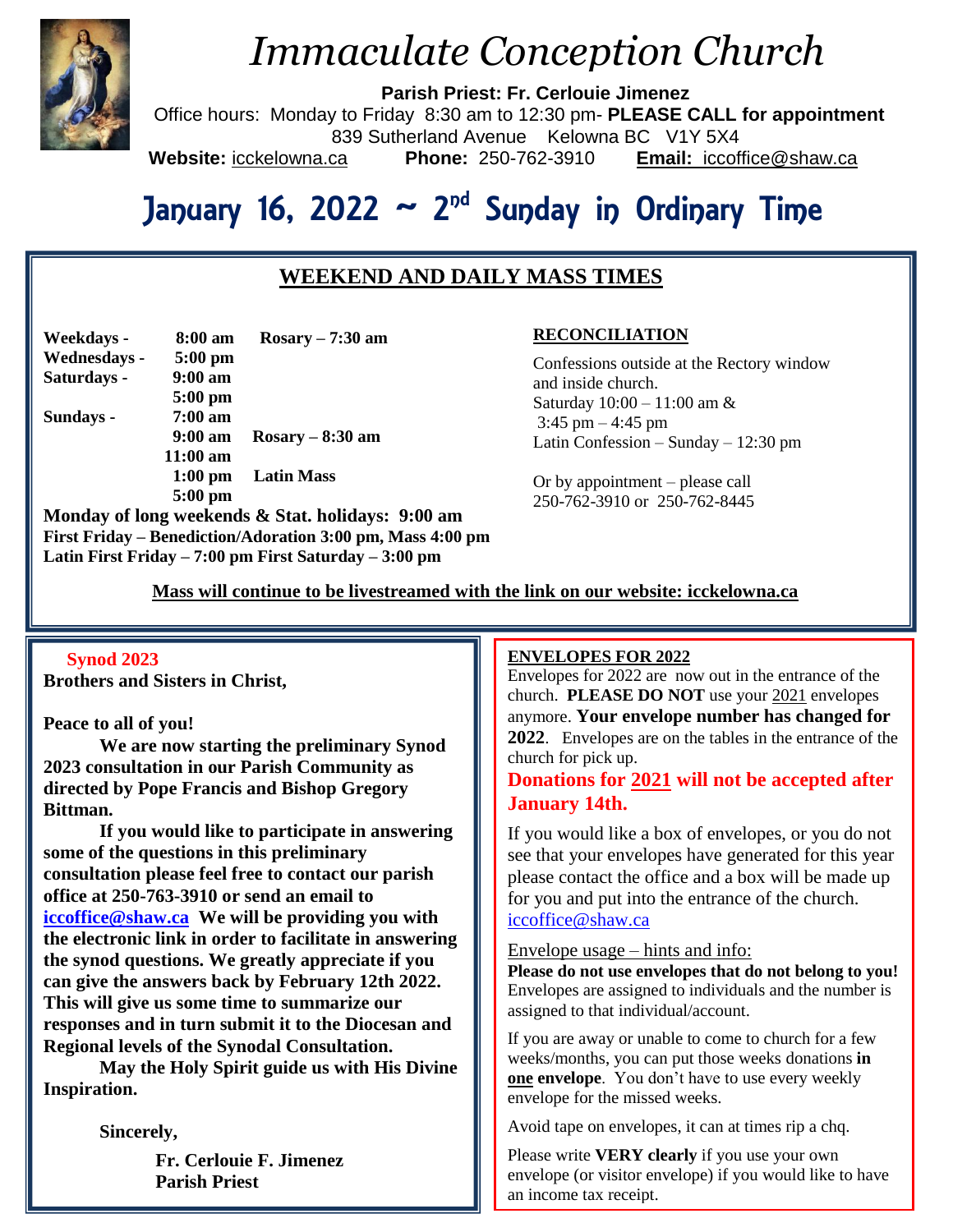## **The Week of Prayer for Christian Unity**

January  $18 - 25$ , 2022. Resources, including Biblical Reflections and Prayers, Order of Worship, etc., are available on the website of the PCPCU

[www.christianunity.va/content/unitacristiani/en.html](http://www.christianunity.va/content/unitacristiani/en.html) and then in the top menu bar click on Week of Prayer for Christian Unity.

*We saw the star in the East, and we came to worship him* (Mt 2:2)

## **Parish & Religious Ed Offices**

**PLEASE CALL OR EMAIL to make an appointment Parish Office: Maureen Marks** 

250-762-3910 ext. 0 or [iccoffice@shaw.ca](mailto:iccoffice@shaw.ca)

## **Religious Ed office**

Ξ

David Ziebart [david@icckelowna.ca](mailto:david@icckelowna.ca)  250-762-3910 ext. 3 Leanne Hopegood [leanne@icckelowna.ca](mailto:leanne@icckelowna.ca) 250-762-3910 ext. 4

**Please continue to wear a mask in the church the entire time and sanitize your hands. Please use the washroom BEFORE you come for Mass. Take your conversations outside. Stay home if you are not feeling well. We will continue to live stream the Mass (& Rosary)– Daily at 8:00 am, and Saturday and Sunday at 9:00 am. (Rosary before Mass)**

> Stay safe, drive safe, keep praying, never lose hope!!

# **REMEMBER TO PRAY FOR THE ILL:**

# **Gr. 8-12 Youth Group News**

# **The Chosen Series (Season 2)**

We were thrilled with the great small group discussions we had with The Chosen series this Fall, so we are happy to continue with season 2 in January and February! Join us Sunday evenings from Jan. 2- Mar. 6 from  $6:30 - 8:00$  pm. Video followed by small group discussions and prayer**. Please note: no session Jan. 30 and Feb. 20.**

# **Monthly Community Building Events**

Mark Sunday, Jan. 30 2:00 – 4:30 pm on your calendars for some outdoor winter fun, including a bon fire and making some snow! More details to follow!



For more information or to register for our youth group events, please contact [david@icckelowna.ca](mailto:david@icckelowna.ca) or [leanne@icckelowna.ca.](mailto:leanne@icckelowna.ca)

**Income Tax Receipts** will be out in February 2022. Donations for 2021 will **not** be accepted after January  $14<sup>th</sup>$ , 2022.

Thank you.

Nancy Brisson. Pau Meyer, Ginoefa Diakow, Rick Lock, Cathie Lock, Mertis Filiatrault, Sister Barbara, Candace Gilmore-Stephensen, Anne Engel, Aisley Ducharme, Tony Lunelli, Catherine Fortunat, Michael M, Trudy Szulkies, Cherie Lynn Walsh, Suzanne Crowe, Alicia L, Rosa Maria Santos, Arthur Cobham, Marcus Cresswell, Ray Pauluk, Aggie Turner, Roger Jolicoeur, Desjardines families, Rachel Donegan, & Ernie Poitras.

\*\*If you have a loved one that you would like on the prayer list or if you know of someone who no longer needs to be on the list please contact Maureen at the Parish office – 762-3910 ext. 0, or email at iccoffice@shaw.ca  $\overline{a}$ 

|                                    |                                                                                                                             | <b>MASS INTENTIONS</b> Repose – R.                                                                                                                                           |                              | Intention $-$ I.                                                                                                            |                                                                                                                                                                      |
|------------------------------------|-----------------------------------------------------------------------------------------------------------------------------|------------------------------------------------------------------------------------------------------------------------------------------------------------------------------|------------------------------|-----------------------------------------------------------------------------------------------------------------------------|----------------------------------------------------------------------------------------------------------------------------------------------------------------------|
| Jan. 15<br>Sat.<br>Jan. 16<br>Sun. | $9:00 \text{ am}$<br>$5:00 \text{ pm}$<br>$7:00 \text{ am}$<br>$9:00 \text{ am}$<br>$11:00 \text{ am}$<br>$5:00 \text{ pm}$ | <b>I.</b> Paulette Wolfe<br><b>I.</b> Don $\&$ Agnes Dugas<br><b>R.</b> Jeannie Hughes<br>Intention of Parishioners<br>Intention of Parishioners<br><b>R.</b> George Janicki | Sat. Jan 22<br>Sun. Jan 23   | $9:00 \text{ am}$<br>$5:00 \text{ pm}$<br>$7:00 \text{ am}$<br>$9:00 \text{ am}$<br>$11:00 \text{ am}$<br>$5:00 \text{ pm}$ | <b>R.</b> Marcus Novel<br><b>I.</b> Deschner family<br>I. Maria Byland<br><b>Intentions of Parishioners</b><br>Intentions of Parishioners<br><b>I.</b> Phelan family |
| Jan. 17<br>Mon.                    | $8:00 \text{ am}$                                                                                                           | <b>I.</b> Mom's & children of Okanagan                                                                                                                                       | Mon. Jan 24                  | $8:00 \text{ am}$                                                                                                           | <b>I.</b> Douglas Rasmussen $\&$ family                                                                                                                              |
| Tues. Jan. 18                      | 8:00 am                                                                                                                     | Valley Pregnancy Care Center<br>I. Past & present Candidates of<br>Rachel's Vineyard Ministry                                                                                | Tues. Jan. 25<br>Wed. Jan 26 | $8:00 \text{ am}$<br>$8:00 \text{ am}$                                                                                      | <b>I.</b> Kathleen & Lorraine Mayhew<br><b>I.</b> Dominic Plaxton                                                                                                    |
| Jan. 19<br>Wed.                    | $8:00 \text{ am}$                                                                                                           | Sophia Zanardo<br>L.                                                                                                                                                         | Thurs. Jan 27                | $5:00 \text{ pm}$<br>$8:00$ am                                                                                              | <b>I.</b> Ted & Gabrielle Matte<br><b>R.</b> Dave Ward                                                                                                               |
| Thurs. Jan. 20<br>Fri<br>Jan. 21   | $5:00 \text{ pm}$<br>$8:00 \text{ am}$<br>$8:00 \text{ am}$                                                                 | R. Angelo Pellizzari<br>Caroline Waite<br>R.<br>Michael Feric                                                                                                                | Fri.<br>Jan. 28              | $8:00 \text{ am}$                                                                                                           | <b>I.</b> Grant $\&$ Theresa Fuergutz                                                                                                                                |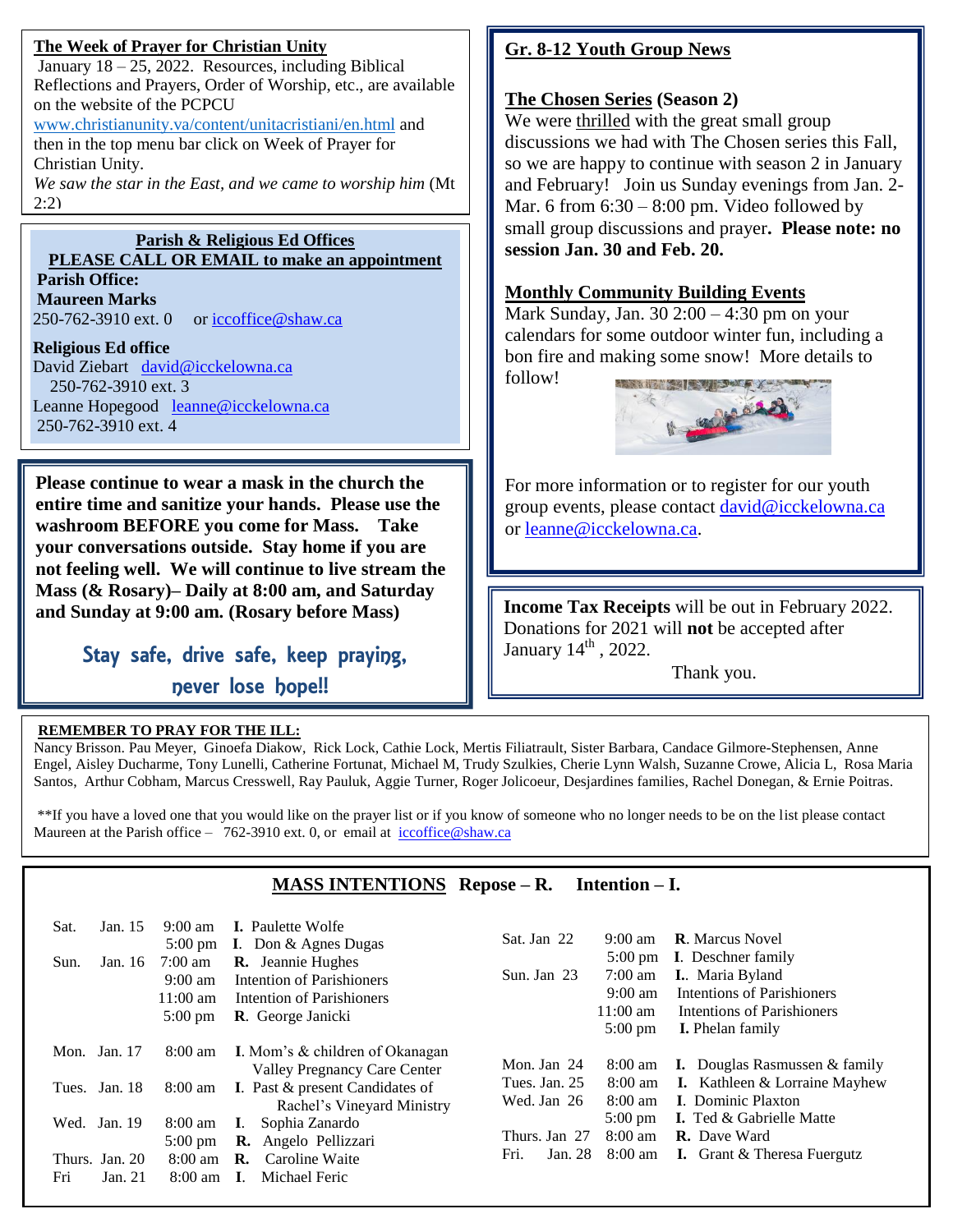### *St. Vincent de Paul*

The Saint Vincent de Paul Society wishes to thank you for your wonderful support. Thanks to your overwhelming generosity,



we were able to provide Christmas Hampers to a great number of people during this holy season. We are very grateful for your partnership in assisting those who need a helping hand at this time.

For those who are able to give financially, we are now able to accept e-transfer donations at icc.ssvp@gmail.com, or through our National website: ssvp.ca. Click donate and choose Immaculate Conception Kelowna. Thank you for your generosity to those in need.



Happy New Year!!

## **2022 CWL Annual Membership Fee** - **\$30.00**

Payments are accepted by cash or cheque (payable to Immaculate Conception CWL)

1. Drop payment in an envelope marked CWL into the collection basket at Mass.

Be sure to put your name, address and phone number in the envelope with the cash or cheque.

2. Drop payment off at the Parish Office or in the Secure Mailbox outside the parish office.

3. Mail via Canada Post to CW: c/o Immaculate

Conception Church, 839 Sutherland Avenue, Kelowna BC V1Y 5X4

As a member in good standing your membership assists in giving CWL a voice & support to the National sisterhood of Catholic Women.

We promote awareness  $\&$  respond to political and social issues that affect all Canadians.

**CWL NEWS:** The terms of your CWL executive are finished as of the end of this year. Your CWL is in need of

ladies to take on an executive position.

For further information please call Carolyn Elliott 250-300-5108.



#### **BAPTISM Please contact the Parish Office FIRST when enquiring about your child's baptism.**

 Parents and Godparents **must be** practicing Catholics and **registered parishioners** here at Immaculate Conception. **Please call or email the office at least 6 weeks prior to your requested date to ensure time for your preparation.** 

250-762-3910 – Parish Office Or email [iccoffice@shaw.ca](mailto:iccoffice@shaw.ca) 



# **With faith there is always hope**

During this Coronavirus pandemic, many are tempted to fear, anxiety and perhaps even despair. Some have lost their precious lives, some have lost those whom they love, some have suffered through the debilitating effects of this illness, some have lost their jobs, their income, and most have encountered much disruption to the normal flow of their daily lives.

Every crisis in life is also an opportunity to turn to our beloved Savior in trust and complete abandonment so as to rest in His merciful hands. To rest in the hands of God means we are secure, despite the uncertainty of life. It means we are free to love God and others, despite the challenges we face. It means we raise our eyes to Heaven, rather than look down in fear.



**V**If the death of a loved one has left you searching for God in your grief, we are here to help.

Grieving with Great Hope is a Christ-centered grief support group with an approach rooted in the traditions and teachings of the Catholic Church. It uses prayer, scripture, reflection activities, faith sharing and fellowship to help you find Christ's consolation in your grieving. Our 2022 Winter Session will run for 10 weeks, each

Wednesday, 6:00 pm to 7:30 pm from January 26th to March 30th, 2002 Sessions will be held in the Immaculate Conception Parish Hall.

If Grieving with Great Hope is for you or if you wish to learn more or to register, call ICC parish office (250.762.3910) or email Deacon Rod Attwell: [rod.attwell@nelsondiocese.org](mailto:rod.attwell@nelsondiocese.org)

\*\*Registration is required to ensure that a participant booklet and seat is available for you. Note: There are no fees for the sessions, participant booklet or journal.

# **IA ZOOM FOR MARRIAGE**

**MAKKIAGE**<br>For us Catholics, what is important is asking Jesus to be at the center of the marriage. In preparation of this most special sacrament please call the office at **least** most special sacrament please call the office at **least 6**

months prior to your requested wedding date. **Hours are strict of groom must be a practicing**<br>Catholic. More time is needed if you are not from **No. 1 Either the bride or groom must be a practicing Immaculate Conception Church.**

**EXCEPT FOR SPACE 250-762-3910 Email: [iccoffice@shaw.ca](mailto:iccoffice@shaw.ca)**

**BREAK (TWO WEEKS)** 

**CONTINUE APPROX**